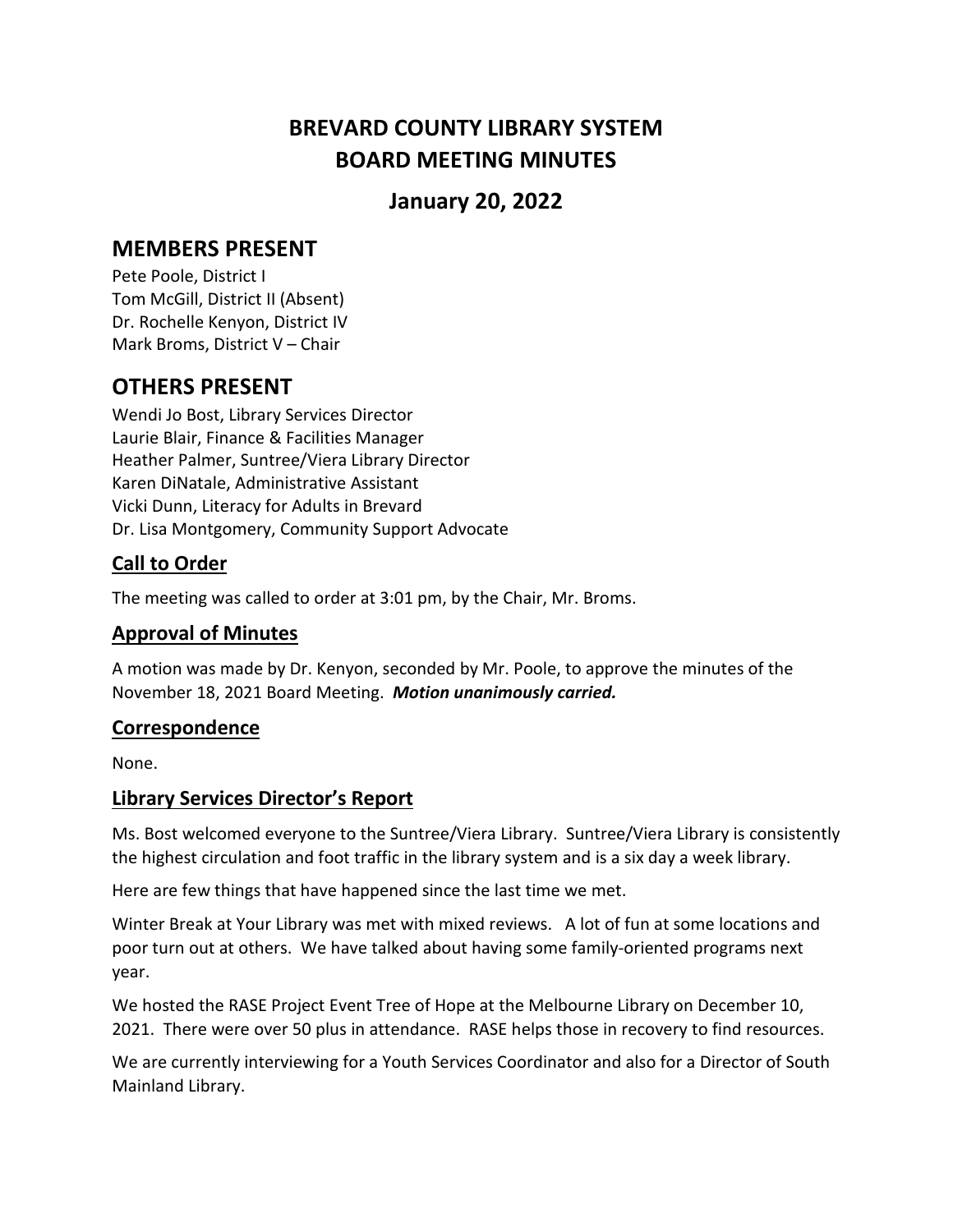We have several employees are involved in a Lean Six Sigma project on evaluation of the purchasing of fiction material for youth.

This year there I will be attending a lot of training. Started with Stephen Covey's 7 Habits and next will be participating in the Executive Leadership Institute (ELI) which is a year-long commitment.

We have been meeting with vendors regarding materials handling.

I am on the Selection Committee Meeting for Purchasing's RFP on Temporary Employment Agencies.

There have been many facility issues we've been dealing with; mostly concerning major plumbing issues.

We've been promoting Gale Databases on our website through the Florida Electronic Library. This month topics were Body and Mind with a lot of great resources for health and wellness.

Hoopla added e-audio books which is now the #1 check out.

Our Audio/Visual department is in partnership with Brevard County Transit. They are in the process of creating a video that will be shown on Space Coast Area Transit buses featuring libraries.

We are working on a plan with a kinder approach for fines and fees.

Ms. Bost introduced Ms. Vicki Dunn, from Literacy for Adults Brevard (LAB). Ms. Dunn stated LAB started in 1971 in Titusville by a group of Methodist women. LAB was originally intended to help migrant workers. It's an all-volunteer group. We offer one on one tutoring sessions to students at no cost. 16 percent of the population in Brevard County are unable to read. We are moving into Catherine Schweinsberg Central Library in the next month. Dr. Kenyon suggested to look into Family Literacy Centers (FLC) as they have grants, scholarships and offer resources that would be helpful. Mr. Broms stated the Board would be willing to write a letter of support for any grants applied.

Ms. Bost introduced Dr. Lisa Montgomery. Ms. Bost stated she had the pleasure of working with her at CareerSource Brevard. Dr. Montgomery stated she worked as a Transitional Career Counselor. As a Community Advocate she enjoys working with people at their most vulnerable state by instilling hope, give them empowerment despite their circumstances. To be able to help people with resources and give them a safe space. Help them fill out forms and make sure they have all the information and documentation they may need. Will be available from 10 am – 6 pm at various libraries throughout the week. Mr. Broms commented a good place for resources would be the Brevard Homeless Coalition which hosts a monthly meeting. They meet the first Thursday of every month. There are usually over 50 people in attendance and they represent all sorts of different agencies. It's a good networking opportunity and to get on their mailing list.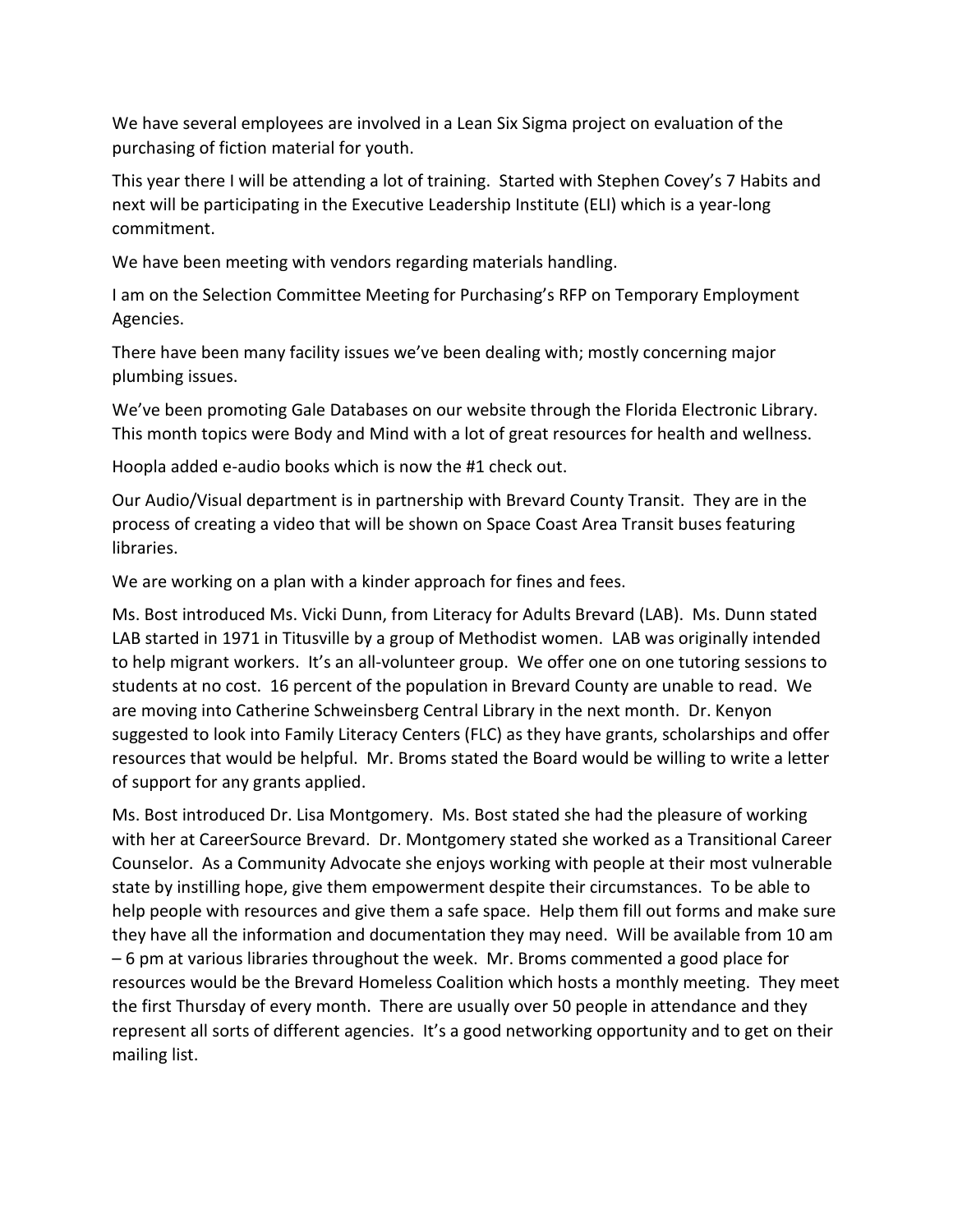Mr. Broms stated we didn't get to ask Ms. Bost any questions and asked the question regarding staffing. Ms. Bost responded there are challenges. We have quite a few out right now with COVID. Right now, it's a bit of a revolving door. We have people leaving, and we are hiring also to fill those positions. We have jobs being advertised and the good news is there are a lot of applicants for those jobs. Mr. Poole inquired about the Bookmobile. Ms. Bost replied by saying we hired a new librarian who will be driving the Mobile Library. She's meeting departments at Parks and Recreation and is currently working with the staff in the Creative Lab. The goal is to turn it into more of a tech mobile.

Mr. Poole inquired about the security at Titusville Library. Ms. Bost stated having security there has made a difference. The staff and the director are appreciative they're there as Incident Reports have gone down.

#### **Personal Appearances**

Mr. Poole said he visited Seminole County libraries. He noticed instead of a shelf with books for sale they actually had a room with books for sale similar to what Cocoa Beach has. He stated it was close to the circulation desk. They had comfortable couches and easy chairs. Dr. Kenyon visited Titusville, Cocoa Beach and Mims libraries.

#### **Unfinished Business**

None.

#### **New Business**

Mr. Broms stated we have all been reappointed to the Library Advisory Board. It is now time to elect new officers. Dr. Kenyon responded as Vice Chair that she will Chair if no one else wants to. Mr. Poole made the motion to elect Dr. Kenyon as Chair, Mr. Broms seconded. *Motion unanimously carried.*

Dr. Kenyon made the motion to nominate Mr. Poole as Vice Chair. Mr. Broms seconded. *Motion unanimously carried.*

Dr. Kenyon made the motion to elect Mr. Broms as Secretary, Mr. Poole seconded. *Motion unanimously carried.*

Mr. Broms stated we're going to review two of the Library Policy and Procedures. We will start with LS-06/Library Patron Refunds. Ms. Laurie Blair, Finance Manager, stated that the biggest change is the time restriction for a refund. The second one, LS-14/Patron Bankruptcies, was reviewed by the County Attorney's office. The main change was the actual processing will now be done by Library Administration and not the individual libraries.

Mr. Broms asked if there were any questions regarding the Procedures. There were none. Dr. Kenyon made the motion to approve LS-06/Library Patron Refunds, Mr. Poole seconded. *Motion unanimously carried.*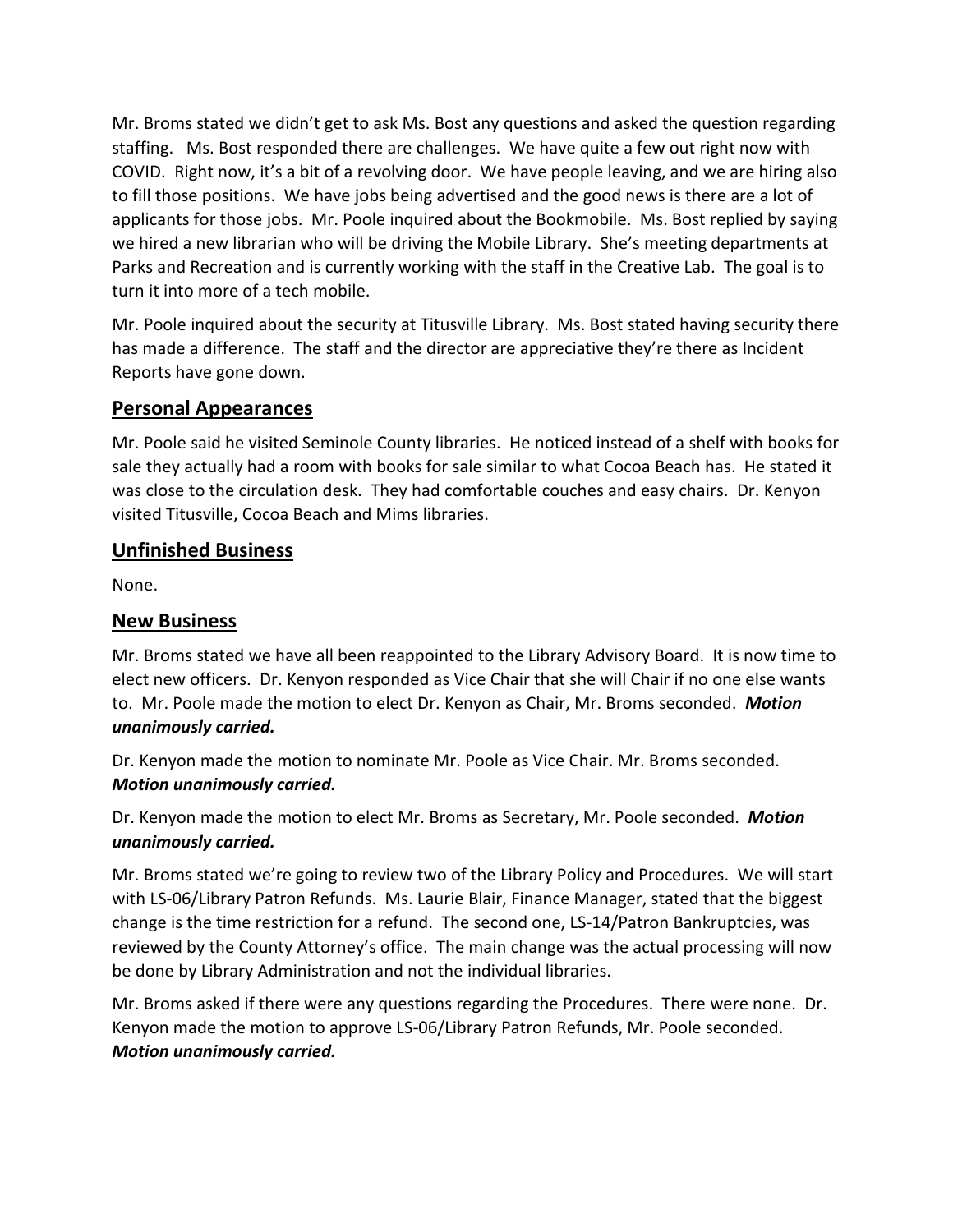Mr. Poole made the motion to approve LS-14/Patron Bankruptcies, Dr. Kenyon seconded. *Motion unanimously carried.*

Mr. Broms said next on the Agenda is the Annual Plan of Service update. Ms. Bost stated she included in the packet a spreadsheet of what we're doing to keep you updated. We are updating this spreadsheet quarterly.

Mr. Broms reported that the meeting schedule that was approved needs to be updated as Mr. Broms states he has a conflict as to the time. Dr. Kenyon asked if 10:00 am. would work on Thursday mornings. All agreed 10:00 am would work. Next meeting will be held at Melbourne Library at 10:00 am. on March 17, 2022.

Mr. Broms introduced Heather Palmer, Suntree/Viera Library Director, to give her report. Ms. Palmer stated they are dominating in the field of circulating materials at the libraries. They do have a few facility requests for the building. Getting estimates on paint for the outside of the building. The Friends group has had the building power washed, and looking at updating the landscaping. Reference and the Public PC area will be getting new furniture that will be paid for by the Friends group. New furniture also is in children's area and teen area. We have brought programming back. We are offering three days a week story time, and twice a month we have a tween program. Meeting room usage is higher than a lot of libraries, but still not at the capacity as it was before.

### **Comments by Public/Friends**

None.

### **Comments by County Library Board Members**

Mr. Poole thanked Ms. Bost for all that she is doing. Ms. Bost wanted to share about fines and fees. In an effort to be a kinder and gentler library we are moving away from our Collection Agency. We are going to send gentle email reminders starting Valentine's Day. In the past we used a Collection Agency, but we're not now. We are in discussions with the Assistant County Manager about raising the fine limit, and we are also looking into automatic renewals.

Mr. Broms stated our next meeting will be on March 17, 2022 at Melbourne Public Library at 10:00 am. Dr. Kenyon moved to adjourn and Mr. Poole seconded. Meeting adjourned at 4:26 pm.